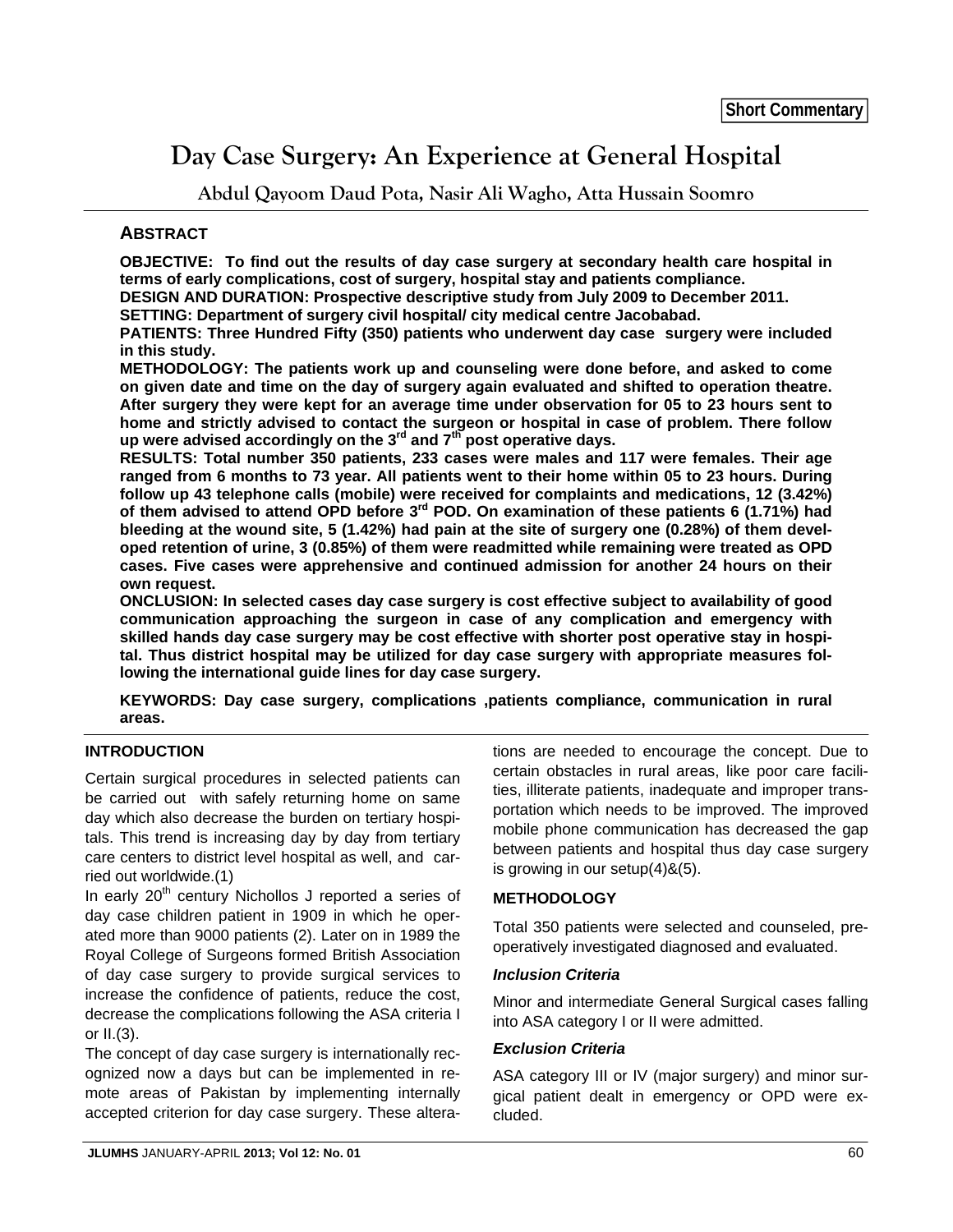#### **Day Case Surgery**

On planned given date and time patients were admitted in the ward, operated and observed carefully, inquired about drowsiness, nausea, vomiting dizziness, examined vitals properly, concentration were given on pain, bleeding at the site of surgery. Responsible attendants who look after the patient advised that in case of problem bring the patient to the hospital and guided with following instructions, otherwise to attend OPD on  $3^{rd}$  and  $7^{th}$  post operative day.

Contact telephone/mobile no of hospital RMO and Surgeon

The attendant to get in touch in case of vomiting/pain/ bleeding or other problem.

Prescription clearly written and advocated properly.

The use of medication and side effect.

The patients were advised for follow up or when ever required to attend OPD.

The Proforma designed on flow sheet to find out the results of study, complications, patients compliance and cost of procedure.

## **RESULTS**

A total no of 350 patients, 233 were males and 117 were females with age ranging from 6 months to 73 years were included in this study. The details of procedures are given in Table I, after surgery these patients were sent to home as day case, with strict instruction given about medication and in case of problem advised to the responsible attendant and patients to communicate Hospital Staff.

In this series 43 (12.28%) telephonic calls received within 72 hrs, before regular  $3<sup>rd</sup>$  postoperative day visits out of them 12 patients (3.42%)were advised to attend emergency/OPD for their complaints in which 6 (1.71%) had bleeding, 5 (1.42%) cases have pain at the site of surgery and 1 (0.28%) patient developed retention of urine. Among them 3 (0.85%) were readmitted while remaining dealt in OPD (Table II). All patients were satisfied on reply of questionnaire at  $3<sup>rd</sup>$  and  $7<sup>th</sup>$  post-operative day, during their follow up. Except 05 requested to continue their stay for another day on their having problems of communication, and 31 (8.82%) were scared to go to their home but were counseled and sent home, later asked about their early discharge after surgery, the reply was satisfactory.

| <b>Procedures for</b><br>Surgery       | No. | $(\%)$ | Anaes-<br>thesia | <b>Stay</b><br>Hrs. |
|----------------------------------------|-----|--------|------------------|---------------------|
| Inguinal Hernia<br>(adults)            | 97  | 27.71  | Spin/<br>Gen     | $5 - 15$            |
| Inguinal Hernia<br>(children)          | 61  | 17.42  | General          | $2 - 05$            |
| Fissure/Fistula/<br>Hemorrhoids        | 43  | 12.28  | Spin/<br>Gen     | $5 - 15$            |
| Hydrocele / Varicocele                 | 32  | 9.14   | Spin/<br>Gen     | $2 - 5$             |
| Lymph node Biopsy                      | 31  | 8.85   | General          | $2 - 5$             |
| <b>Rectal Polyp</b>                    | 31  | 8.85   | General          | $2 - 5$             |
| <b>Urethral Dilatation</b>             | 15  | 4.28   | General          | $2 - 5$             |
| <b>Vescicle Calculus</b><br>(children) | 14  | 04.0   | General          | $0 - 10$            |
| <b>Breast Lump</b>                     | 11  | 3.14   | General          | $5 - 15$            |
| Orchidopexy                            | 07  | 2.0    | General          | $2 - 5$             |
| <b>Pilonidal Sinus</b>                 | 05  | 1.42   | Spinal           | $10 - 15$           |
| Elective appendec-<br>tomy             | 03  | 0.85   | General          | 10-23               |

| <b>TABLE I: PROCEDURES CARRIED OUT AS A DAY</b> |
|-------------------------------------------------|
| SURGERY WITH HOSPITAL STAY $(n = 350)$          |

**TABLE II: COMPLICATIONS BEFORE 3RD POST OPERATIVE DAY IN DAY SURGERY CASES (n=350)**

| <b>Procedures</b>       | Fistula/fis-<br>sure in ano | Adult ingui- Pilonidal<br>nal hernia | sinus | <b>Elective</b><br>appen-<br>dicectomy | <b>Vesicle</b><br>calculus | <b>Breast</b><br>Lump | Total    |
|-------------------------|-----------------------------|--------------------------------------|-------|----------------------------------------|----------------------------|-----------------------|----------|
| Bleeding at Wound site  | 2                           |                                      | 2     |                                        |                            |                       | 6(1.71%) |
| Pain at site of Surgery | 3                           | ---                                  | ----  |                                        |                            |                       | 5(1.42%) |
| Retention of urine      |                             |                                      |       |                                        |                            | $- - -$               | 1(0.28%) |
| Re-Admission (n=3)      |                             | ----                                 |       |                                        |                            | $---$                 | 3(0.85%) |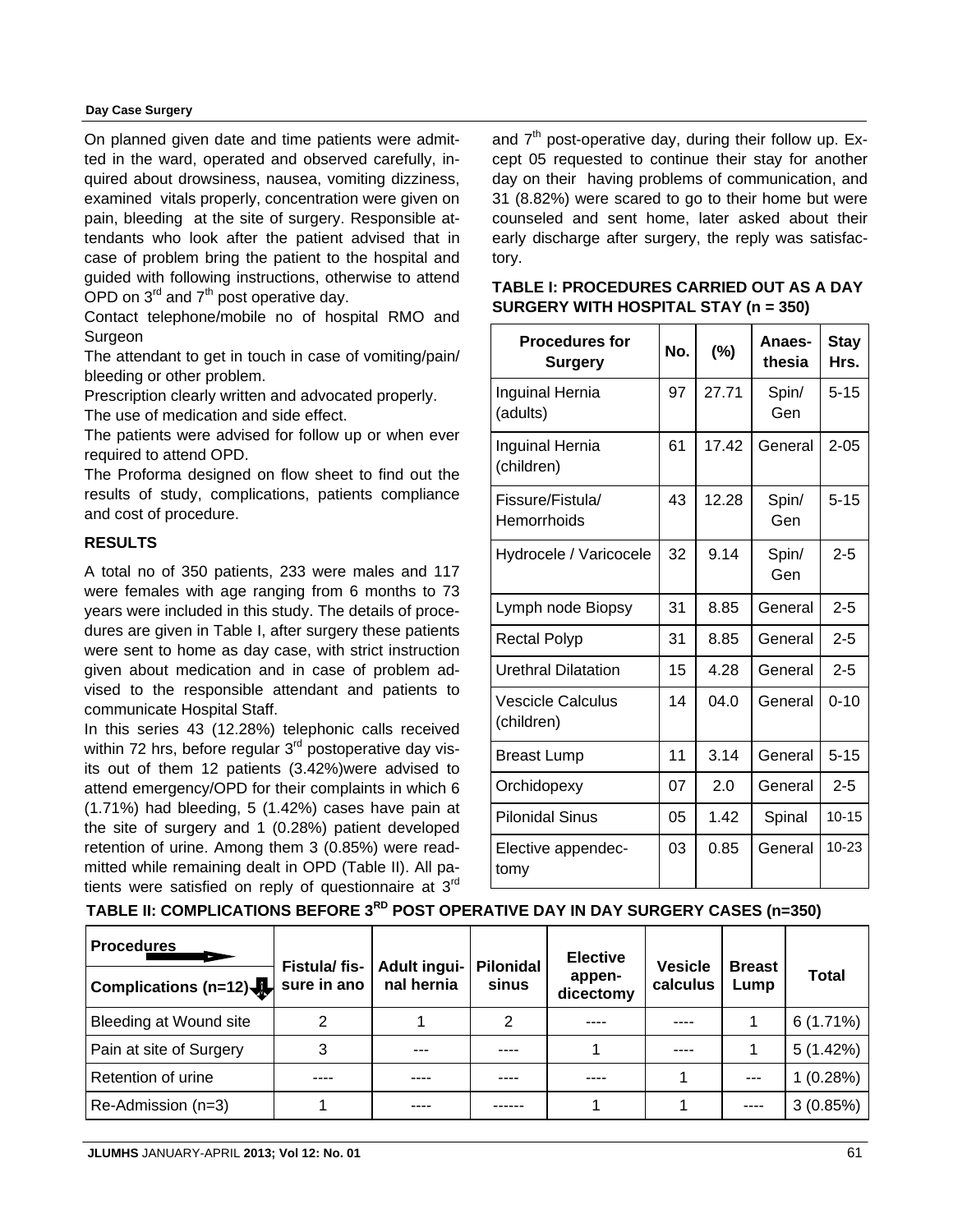#### **DISSCUSION**

The concept and practice of day case surgery is not far to implement in third world countries and all over the world after specific facilities, pre operative patients selection and post operative proper care with modern equipments sutures and medications and communication are established resources.

In our set up the concept of day case surgery is growing and most of tertiary care hospitals have established this trend extending to well equipped secondary care hospitals, while in UK about 50% and in USA 60% cases of elective surgeries are carried out as a day cases (6)(7). In our study of 350 cases 43 (12.28%) had contact with consultant or hospital staff for their complaints, 0.85% required readmission which is lower than study of Ghosh S (8) whose 25% cases contact to the hospital, and 1% require readmission. After discharge post operative pain 1.4%,bleeding at wound site 1.7% observed in our study before  $3<sup>rd</sup>$  postoperative day visit which mimic with the study of Mitchell M (9). Phillips et al (10) treated 354 cases who kept the patient up to 23 hrs as a extended day surgery also matches the hospital stay hours (05-23 hrs) with our study carried out at secondary care level hospital. As the hospital stay decreases, the cost of surgery ultimately lower down and indoor bed side load decrease resulting in improvement of economy in health delivery system.

The patients acceptance for day case surgery was the difficult part of our study because of complications and older concepts about wound care and recurrence. Later on after counseling and operation, the patient were happy with the decision and expressed satisfaction on follow up. Patients and their relatives familiarity about surgery pre and post operative care is important part of day care surgery (11). Our study included the variety of procedures almost comparable with national and international studies (12). The re-admission ratio and complications were low and almost acceptable to the recommended standard (13)(14), and it is cost effective (15). In developed world emergency procedures like acute cholycystitis, appendicitis are carried out as routine day care cases(16), even awake craniotomy for tumor resection are performed (17.The guidelines of day surgery are well established (18) certain changes are required at secondary care level hospital to perform extended day case surgery (19) and ASA criteria I and II guidelines should be implemented and audited regularly (20). The supervised training of surgeons and staff is necessary for these specialized units(21)and selected emergency cases (22) also carried out here in our setup to decrease indoor bed side load in hospitals.

## **CONCLUSION**

Day case surgery in selected cases is cost effective and safe even at secondary care hospital level, with available communications system like mobile phone and road linkage in rural areas. Majority of the patients were satisfied. Average hospital stay was 5 to 15 hrs, without major complications. Twenty Three hours Hospital stay is suggested to include in international guidelines for day case surgery.

## **REFERENCES**

- 1. Amjad N, Fazal A. Mini Cholecystectomy now a Day Surgery: Anaesthetic Management with multianalgesia. J Pak Med Assoc 2002; 52: 291-6.
- 2. Nicholls J. The surgery of infancy BMJ 1909(ii)753 -754
- 3. Phillips Couaghan, Celia I, inghom clark. The organization of day surgery: Recent advances 2005 (24) 37-48.
- 4. Millar JM Day Surgery. In: Bailey and Love's Short Practice of Surgery, 23rd ed. London: Arnold; 2000.p.1284.
- 5. Ojo EO, Ihezue CH, Sule AZ, Dakum NK, Misauno MA. The safety of day case surgery in a developing country. The journal of One-Day Surgery 2008; 18(1):13-18
- 6. British Association of Day Surgery. BADS Directory of Procedures, 3rd edn. London: BADS, 2009.
- 7. Hanousek J, Stocker ME, Montgomery JE. The effect of grade of anaesthetist on outcome after day surgery. Anaesthesia 2009 Feb;64(2):152-5.
- 8. Ghosh.S, Sallam S, patients satisfication and post operative demand on hospital and community service after day surgery. Br J Surg 1994; 81: 1635- 38.
- 9. Mitchell M. General anaesthesia and day-case patient anxiety. Journal of Advanced Nursing 2010; 66: 1059–71.
- 10. Phillips D, healy , J, Mcwhinnie D, caballero C, soutar R extended day surgery. J one day surg 1999; 8: 5-6.
- 11. Lewis S, Stocker M, Houghton K, Montgomery JE. A patient survey to determine how day surgery patients would like preoperati assessment to be conducted. Journal of One-day Surgery 2009; 19: 32–6
- 12. Johnson CD, Jarrett PE. Admission to hospital after Day Case Surgery. J Royal College Surg Eng 1990; 72 (4): 225-8
- 13. Schectar WP, Bongard FS, Gaubir BJ, et al. Pain control in outpatient Surgery. J Am College Surg 2002; 195: 95-104.
- 14. Miyagi K, Yao C, Lazenby K, Himpson R, Ingham Clark CL. Use of the day surgery unit for emer-